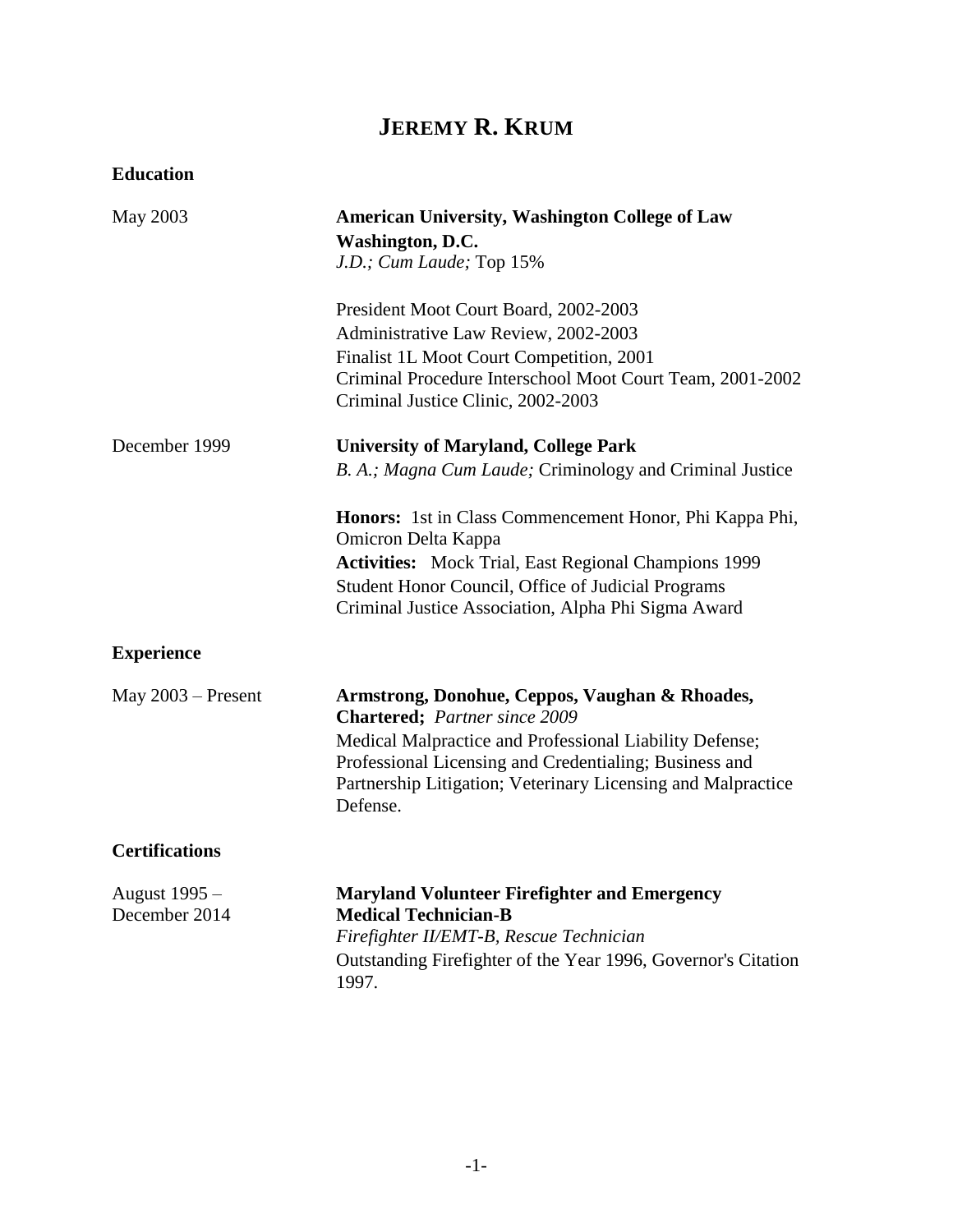#### **Professional Organizations**

American Bar Association Maryland State Bar Association District of Columbia Defense Lawyers Association American Association for Justice (ATLA), Associate Member Maryland Society for Healthcare Risk Management American Veterinary Medical Law Association

#### **Publications**

Krum, Jeremy. Transcending Client Communications. The Young Lawyer. American Bar Association. April 2007.

Krum, Jeremy. Another Battle in Nursing Home Litigation: Maryland Peace Orders Utilized to Restrict Access and Visitation. Maryland Bar Bulletin. May 2005.

Krum, Jeremy. "Moot Court and Appellate Advocacy." American Jurist. January 2003.

Krum, Jeremy. "May it Please the Court." American Jurist. February 2001.

Brooks, Laura and Jeremy Krum. "Women in Policing; Police Recruitment and Selection." Encyclopedia of Women and Crime. 1999.

#### **Presentations/Lectures**

HIPAA Revisited: Data Breach Prevention and Data Breach Response for the Physician. March 7, 2017; April 3, 2017; April 27, 2017; June 5, 2017; June 15, 2017; June 21, 2017.

Top Ten Reasons for Veterinary Malpractice Claims, Litigation, and Licensing Complaints. Rockville, May 20, 2016.

Legal Issues: A Review of Legal Documents in the Practice. April 20, 2016.

Physician Supervision and Delegation. Grand Rounds. George Washington University Medical Center. January 6, 2016

Guest Expert/Reviewer. Expert Witness Depositions. Litigation Skills Summer Institute. American University, Washington College of Law. July 12, 2015.

Standard of Care, 2015. May 6, 2015; May 20, 2015; June 25, 2015

Top Ten Maryland Statutes for Physicians, 2014. May 21, 2014; June 2, 2014; August 18, 2014; September 29, 2014.

Challenging the Plaintiff's Life Care Plan. May 3, 2014.